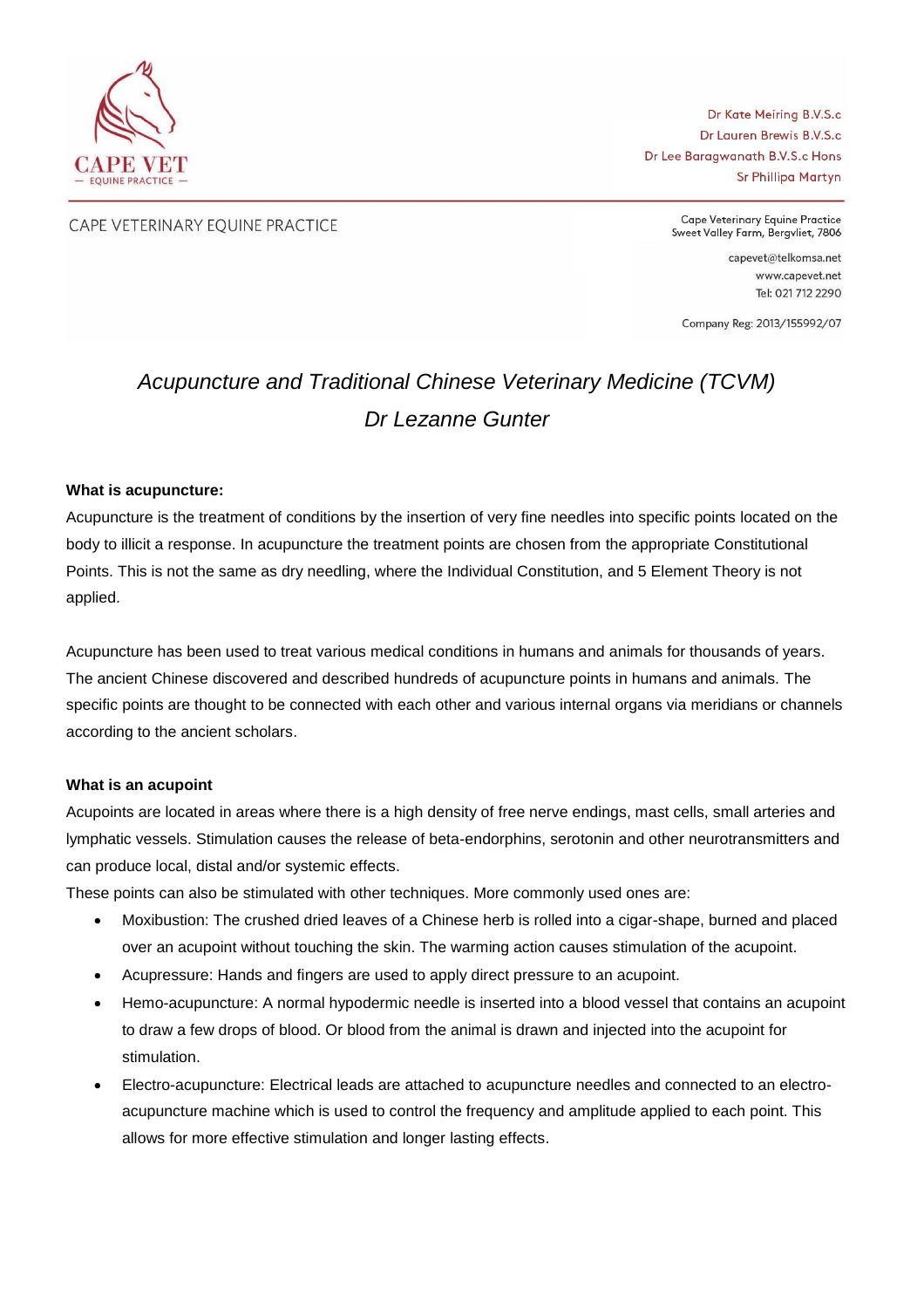Aqua-acupuncture: The most commonly injected substances are sterile water, saline, or vitamin B12, in order to provide stimulation of the acupoint. Some needle shy horses will tolerate this better than constant stimulation with an acupuncture needle.

## **What physiological effects are induced by acupuncture?**

- pain relief
- promotion of microcirculation
- regulation of gastrointestinal motility
- hormone and reproductive regulation
- immuno-regulation
- reducing fever/heat

### **When is acupuncture indicated?**

Acupuncture therapy can be very effective in the following conditions in horses:

- Musculoskeletal problems: muscle soreness, back and sacro- iliac pain, neck pain, osteoarthritis, degenerative joint disease, obscure lameness, laminitis, navicular disease, sport-related injuries including tendons and ligaments.
- Gastrointestinal disorders: diarrhoea, impaction, chronic colic, gastric ulceration.
- Neurological disorders: seizure, laryngeal hemiplegia/roarers, facial and radial nerve paresis/paralysis.
- Other chronic/internal conditions: Heaves (COPD, RAO, asthma), anhidrosis, uveitis, behavioral problems, Cushing's disease, hypo- or hyperthyroidism, infertility, renal failure, geriatric weakness, skin problems, performance enhancement and prevention of disease.

The use of acupuncture for pain relief is well supported by modern research studies. However, the effects of acupuncture on internal organs and on balancing the body as a whole are less understood and more research is necessary to fully explain this ancient therapy.

### **How many treatments are needed and how long is a session?**

The number of treatments depends on the nature, severity and duration of the disease. A single treatment may be enough for a very acute condition but generally 3 – 5 treatments are necessary to obtain results for chronic conditions. Some animals may need to be treated at regular intervals and individual horses respond differently, so what helps one horse may not work as well on another.

### **How safe is acupuncture?**

Acupuncture is a safe medical procedure when performed by a qualified veterinarian with very few negative side effects.

Conditions where acupuncture should not be used include:

- Fracture
- Infectious conditions
- Open wounds
- **Pregnancy**
- Directly over or into tumours or masses